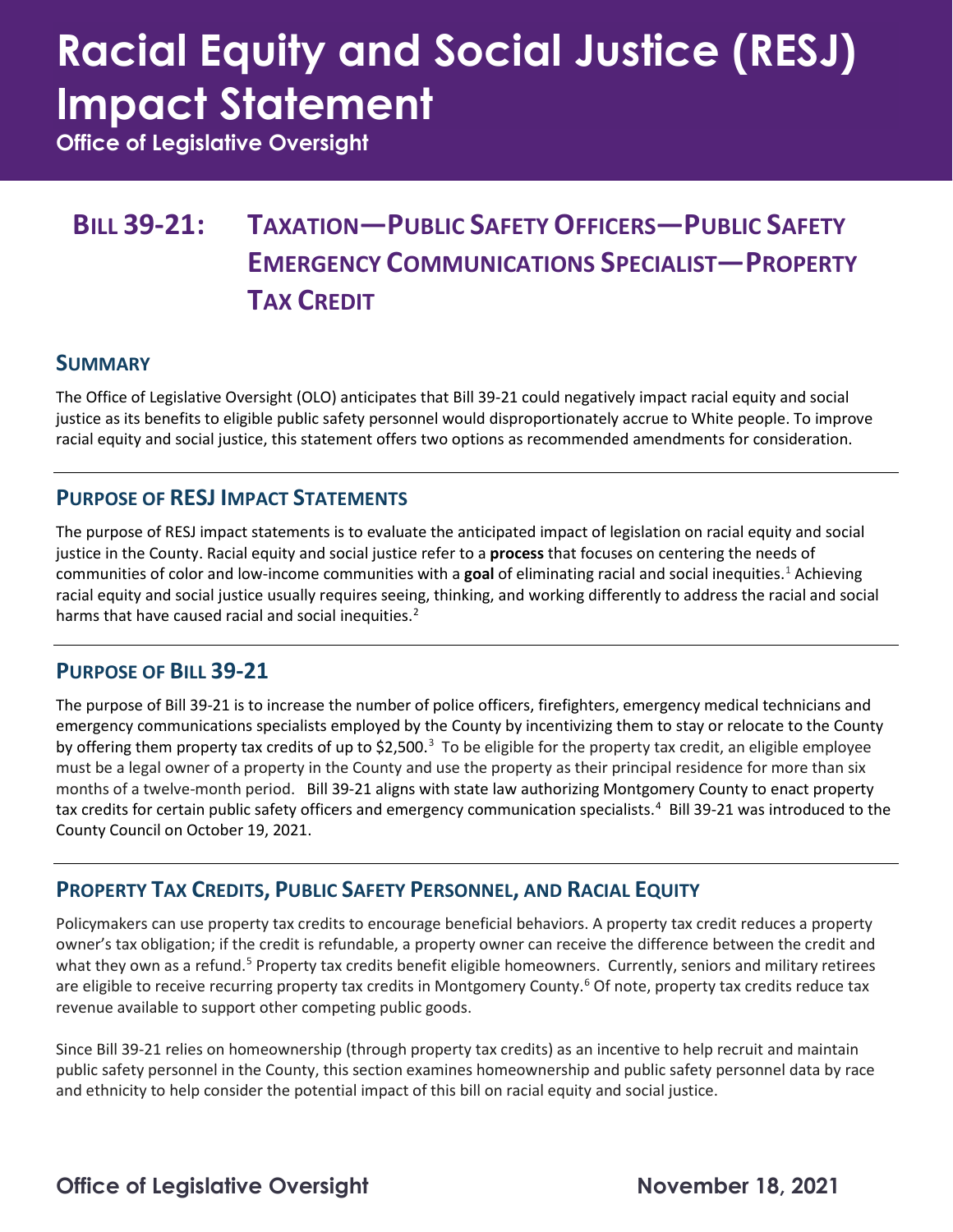## **RESJ Impact Statement Bill 39-21**

**Inequities in Homeownership**. The possibility of homeownership has been placed out of reach for many families of color due to inequitable housing policies and practices of the past.<sup>[7](#page-4-6)</sup> Slavery, sharecropping, Jim Crow laws, and the Homestead Act were government policies designed to build wealth among White residents by extracting resources from People of Color. Government policies reinforcing housing segregation continued with the New Deal as the Federal Housing Administration provided government-subsidized financing to White residents and developers to purchase or build homes in White-only enclaves.<sup>[8](#page-4-7)</sup> While the Fair Housing Act of 1968 eliminated racially explicit segregation in housing, the policies that built the segregated housing market "have never been remedied and their effects endure."<sup>[9](#page-4-8)</sup>

As a result of inequitable government policies and practices, access to wealth (which individuals often rely on to make a down payment for their home) varies significantly by race and ethnicity.<sup>[10](#page-4-9)</sup> The racial wealth gap in the Metropolitan Washington Region is sizable: White households had more than 80 times the wealth of Black households and 21 times the wealth of Latinx households in 2014.<sup>11</sup> Residents of color still experience discrimination in the housing market due to predatory lending practices and bias in the real estate market.<sup>[12](#page-4-11)</sup> As such, disparities in homeownership by race and ethnicity persist in Montgomery County where:

- 75 percent of White and Asian households reside in owner-occupied units compared to 50 percent of Latinx and Native American households and 42 percent of Black households.<sup>[13](#page-4-12)</sup>
- 39 to 47 percent of Black, Latinx, and Other race mortgage expended more than 30 percent of their income on their mortgage compared to 20 percent of White and 29 percent of Asian mortgage holders.<sup>14</sup>
- Yet, the average value of home mortgages carried by White households was \$410,000 compared to \$391,000 for Asian households, \$328,000 for Black households, and \$308,000 for Latinx households.<sup>[15](#page-4-14)</sup>

Since White households own the most valuable properties, they incur the burden of higher property taxes.<sup>[16](#page-4-15)</sup> In turn, policies that provide property tax credits can disproportionately reduce the taxes paid by White households.<sup>[17](#page-4-16)</sup>

**Inequities in Public Safety Workforce.** Careers in public safety have also been placed out of reach for many people of color due to inequitable policies and practices. While the civil service has been a great pathway into the middle class for many people of color, generally the higher-paying or more prestigious a job, the less access that people of color have to those positions.<sup>[18](#page-4-17)</sup> In turn, people of color have not been able to land a proportionate share of the higher-paying, higherprofile public safety jobs – like police officers and firefighters – even though many jurisdictions use hiring systems that are supposedly fair and discrimination free.<sup>[19](#page-4-18)</sup>

Racial disparities among law enforcement personnel are consistent with a criminal justice system characterized by racial inequities in stops, arrests, convictions, and sentencing. Inequities in the law enforcement workforce trace their history to the use of "slave patrols" in the antebellum South.<sup>[20](#page-4-19)</sup> Slave patrols, and the slave codes they enforced, ended after the Civil War and the passage of the 13<sup>th</sup> amendment, which formally ended slavery "except as a punishment for crime."<sup>[21](#page-4-20)</sup> But former Confederate states used that exception to justify new restrictions – Black codes – that limited the kinds of jobs African Americans could hold, their rights to buy and own property, and even their movements.<sup>22</sup>

Societal beliefs in White supremacy contribute to beliefs that policing and firefighting were the professions of White men because they best demonstrated the traits essential of promoting public safety: manliness, bravery, and nobility.<sup>[23](#page-4-22)</sup> These beliefs extend to perceptions of the prototypical firefighter despite a rich history of Black firefighting heroes that goes back to early 19<sup>th</sup> century.<sup>[24](#page-4-23)</sup> Beliefs in White supremacy also led to segregated fire stations in the early 20<sup>th</sup> century. Post segregation, discrimination was reinforced through nepotism and cronyism where applicants who did not have a family legacy of firefighting – and especially for applicants of color – training and testing became an impermeable barrier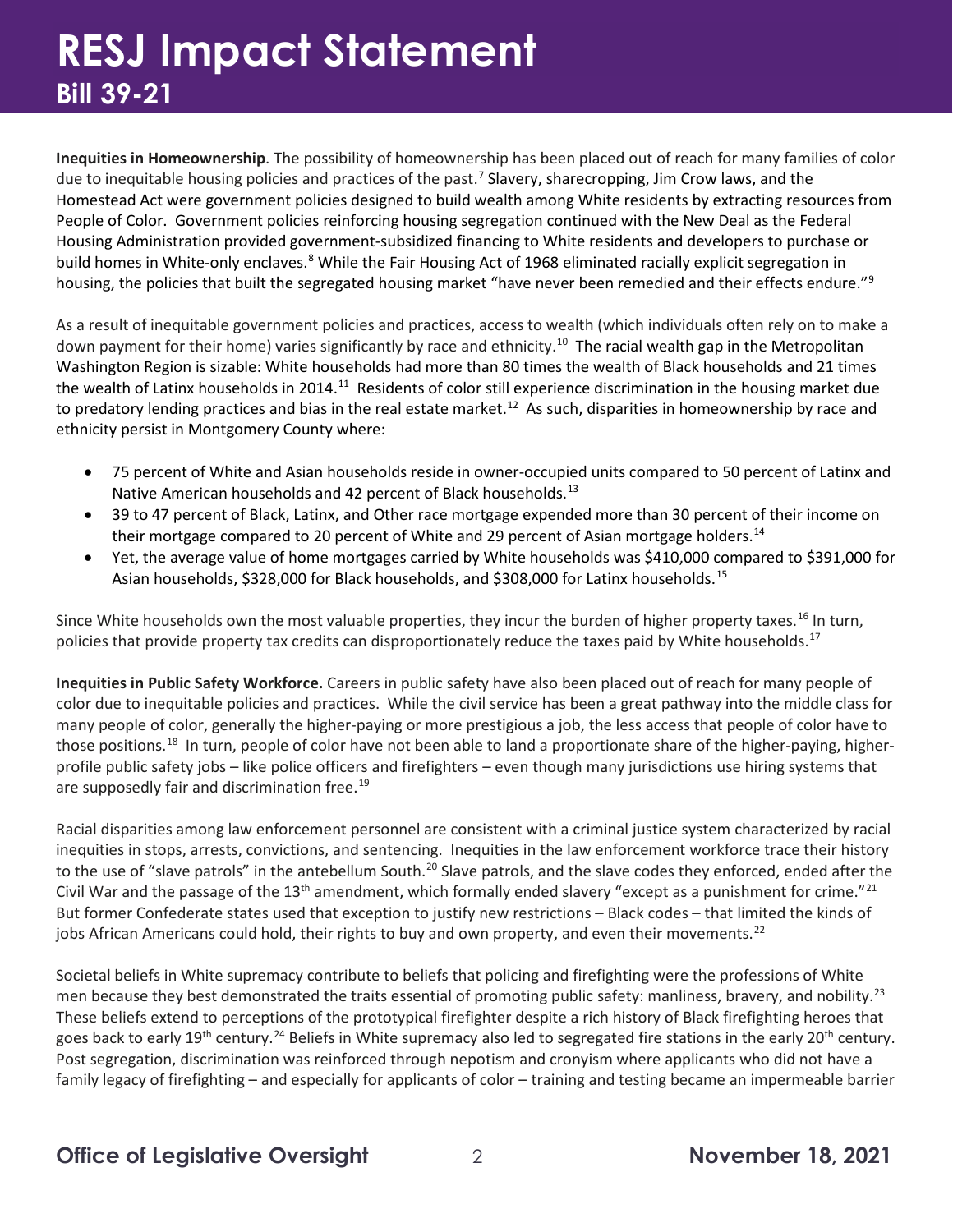for entering the profession while White male recruits often received special mentoring and reduced scrutiny in hiring.<sup>25</sup> Similar exclusions characterized entry into law enforcement professions by race, ethnicity, and gender as well. Inequitable policies and practices that exclude people of color from public safety professions result in their underrepresentation among police and fire service personnel and the over-representation of White people in these positions. A review of national data demonstrates these disparities where among civilians age 16 years or older:  $^{26, 27}$  $^{26, 27}$  $^{26, 27}$  $^{26, 27}$  $^{26, 27}$ 

- 77 percent were White compared to 85 percent of police and fire personnel, 82 percent of emergency medical technicians and 89 percent of public safety communicators.
- 17 percent were Latinx compared to 15 percent of police officers, 13 percent of firefighters, 11 percent of emergency medical technicians and 13 percent of public safety communicators.
- 13 percent were Black compared to 11 percent of police officers, eight percent of firefighters, 12 percent of emergency medical technicians, and 10 percent of public safety communicators.
- 6 percent were Asian compared to 2 percent of police officers, 1 percent of firefighters, 4 percent of emergency medical technicians and less than 1 percent of public safety communicators.

A review of available local data also demonstrates that people of color are under-represented in policing and firefighting professionals in Montgomery County. More specifically, among residents age 16 or older:<sup>[28](#page-4-27)</sup>

- 45 percent were White compared to 74 percent of police officers and 76 percent of fire department personnel.
- 18 percent were Latinx compared to 9 percent of police officers and 7 percent of fire department personnel.
- 18 percent were Black compared to 12 percent of police officers and 10 percent of fire department personnel.
- 16 percent were Asian compared to 5 percent of police officers and 2 percent of fire department personnel.

If local data aligns with national data regarding the racial and ethnic make-up of public safety communicators (termed emergency communication specialists locally), then White people are also over-represented among these positions and BIPOC residents are under-represented among these positions. However, available data demonstrates that Black people are over-represented among corrections officers: accounting for a third of corrections positions nationally, and more than half of corrections staff within the Montgomery County Department of Corrections and Rehabilitation.<sup>[29,](#page-4-28) [30](#page-5-0)</sup>

#### **ANTICIPATED RESJ IMPACTS**

Discerning the potential impact of Bill 39-21 on racial equity and social justice in Montgomery County requires considering the bill's potential impact on racial inequities in homeownership and among public safety positions. The potential impact of Bill 39-21 on each of these is addressed in turn. Taken together, OLO finds that Bill 39-21 could have a net impact of widening racial and social inequities in the County as the two groups to benefit from this bill – homeowners and eligible public safety personnel – are disproportionately White.

• *Homeowners.* The demographics of current homeowners in the County suggest that White and Asian people could disproportionately benefit from Bill 39-21 because they demonstrate the highest home ownership rates. Three-quarters of White and Asian households reside in owner-occupied homes compared to half of Latinx households and 40 percent of Black households. If homeownership rates by race and ethnicity across the County characterize homeownership rates by race and ethnicity among County employees, then White and Asian employees are better positioned to take advantage of Bill 39-21's property tax credit than Latinx and Black employees who are more likely to be renters. Eligible White employees may also benefit more than other employee groups if they have higher home mortgages on average like White residents countywide. If White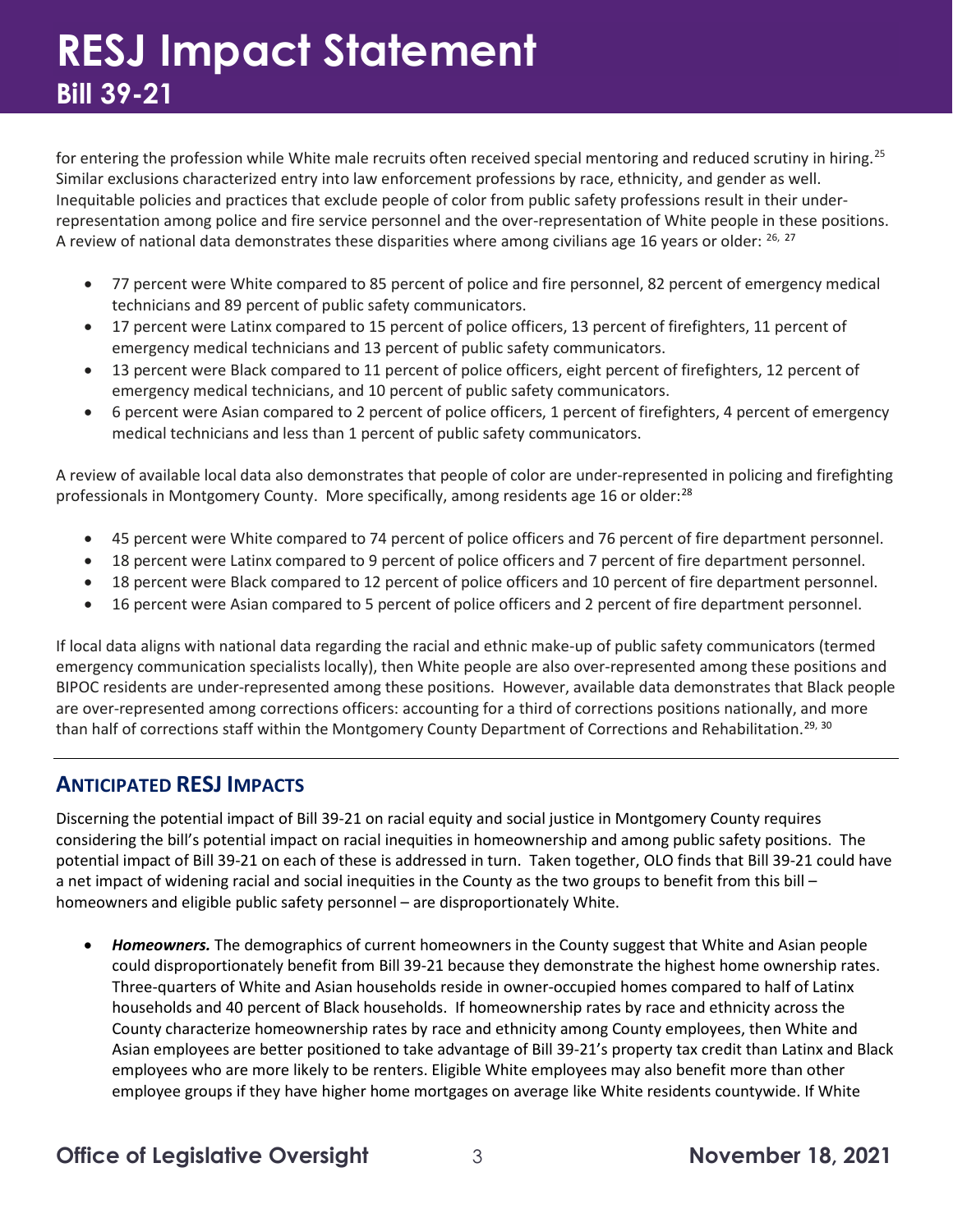## **RESJ Impact Statement Bill 39-21**

residents and employees benefit more from Bill 39-21 than other racial and ethnic groups, the bill widens current racial and social inequities in homeownership.

• *Eligible Public Safety Personnel.* The demographics of public safety personnel eligible for Bill 39-21's proposed property tax credit suggests that the bill would disproportionately benefit White people because they are overrepresented among eligible employees. White people account for 74 percent of police officers and 76 percent of fire and rescue service personnel in the County compared to accounting for less than half of residents age 16 or above. Limiting eligibility for property tax credits to police officer and fire and rescue service means that White people will be over-represented among employees eligible for the bill's benefits. If local data on racial make up of emergency communication specialists parallels national data indicating that White employees occupy 89 percent of such positions, White people will disproportionately benefit from these positions being eligible for the tax credit. Overall, if this bill's provisions in effect retains and/or attracts more White employees than other employees, the bill could widen current racial inequities among Bill 39-21 eligible employee groups.

If Bill 39-21 works as intended and increases the number of public safety personnel employed by the County as a result, County residents could benefit from increased public safety operations resulting from the bill. Yet, OLO anticipates that such a benefit would sustain racial social inequities in the County rather than narrow or widen them.

#### **RECOMMENDED AMENDMENTS**

The County's Racial Equity and Social Justice Act requires OLO to consider whether recommended amendments to bills aimed at narrowing racial and social inequities are warranted in developing RESJ impact statements.<sup>[31](#page-5-1)</sup> OLO finds that Bill 39-21 could widen racial and ethnic inequities because its provisions could exacerbate inequities in homeownership and public safety workforce representation by race and ethnicity. Should the Council seek to improve the racial equity and social justice impact of Bill 39-21 with recommended amendments, the following two options can be considered.

- *Create a renters' tax credit for public safety personnel.*[32](#page-5-2) Offering renter tax credits for public safety positions could enhance racial equity because Black and Latinx residents are more likely to rent their homes. If current and potential Black and Latinx employees in Bill 39-21 eligible positions are more likely to rent their homes, then adding a renters' tax credit provision to Bill 39-21 could help ensure that all persons in or applying for eligible positions proportionately benefit from this bill regardless of whether they rent or own their homes.
- *Make Department of Corrections and Rehabilitation positions eligible.* Unlike policing and fire and rescue services, Black staffers are over-represented among public safety personnel in the Department of Corrections and Rehabilitation (DOCR), accounting for over half of their workforce. Extending Bill 39-21's incentives to DOCR personnel would increase racial equity because the benefits experienced by DOCR personnel would disproportionately accrue to Black employees and their households.

#### **CAVEATS**

Two caveats to this racial equity and social justice impact statement should be noted. First, predicting the impact of legislation on racial equity and social justice is a challenging, analytical endeavor due to data limitations, uncertainty, and other factors. Second, this RESJ impact statement is intended to inform the legislative process rather than determine whether the Council should enact legislation. Thus, any conclusion made in this statement does not represent OLO's endorsement of, or objection to, the bill under consideration.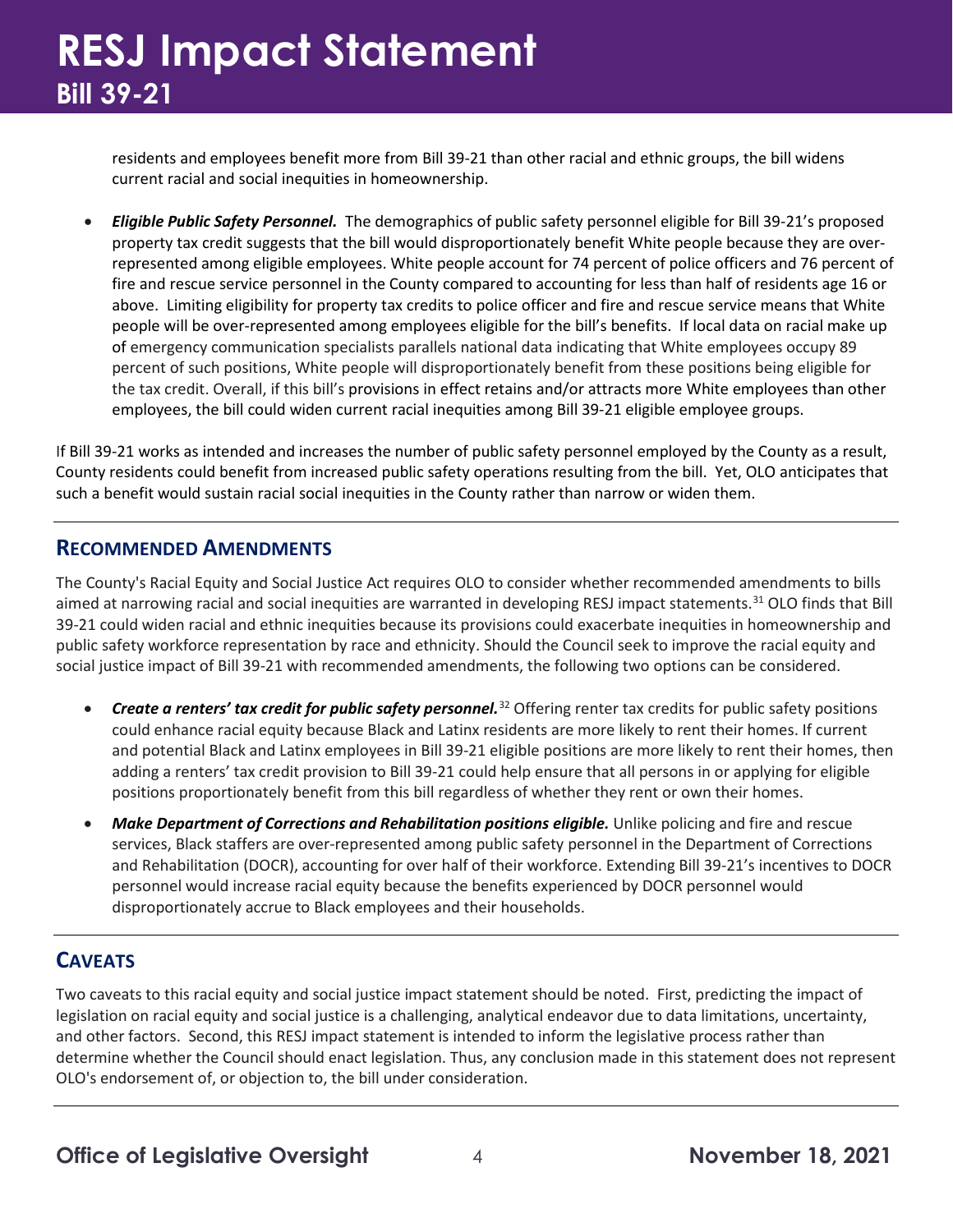### **RESJ Impact Statement Bill 39-21**

#### **CONTRIBUTIONS**

Dr. Elaine Bonner-Tompkins, Senior Legislative Analyst, drafted this RESJ impact statement with assistance from Dr. Theo Holt, RESJ Performance Management and Data Analyst.

<span id="page-4-0"></span> $1$  Definition of racial equity and social justice adopted from "Applying a Racial Equity Lends into Federal Nutrition Programs" by Marlysa Gamblin, et.al. Bread for the World, and from Racial Equity Tools<https://www.racialequitytools.org/glossary>  $<sup>2</sup>$  Ibid</sup>

<span id="page-4-2"></span><span id="page-4-1"></span> $3$  Bill 39-21 Taxation – Public Safety Officers – Public Safety Emergency Communications Specialists – Property Tax Credit, County, Montgomery County, Maryland

[https://apps.montgomerycountymd.gov/ccllims/DownloadFilePage?FileName=2727\\_1\\_17760\\_Bill\\_39-](https://apps.montgomerycountymd.gov/ccllims/DownloadFilePage?FileName=2727_1_17760_Bill_39-2021_Introduction_20211019.pdf) [2021\\_Introduction\\_20211019.pdf](https://apps.montgomerycountymd.gov/ccllims/DownloadFilePage?FileName=2727_1_17760_Bill_39-2021_Introduction_20211019.pdf)

<span id="page-4-3"></span><sup>4</sup> Md. Tax-Property Code Ann. Section 9-260 and Section 9-262.

<span id="page-4-4"></span><sup>5</sup> Policy Basics: Tax Exemptions, Deductions, and Credits. Center on Budget and Policy Priorities, November 2020 <https://www.cbpp.org/research/federal-tax/tax-exemptions-deductions-and-credits>

<span id="page-4-5"></span><sup>6</sup> Property Tax Credit and Exemption Information, Department of Finance, Montgomery County, Maryland. [https://www.montgomerycountymd.gov/finance/taxes/tax\\_credit\\_exempt.html](https://www.montgomerycountymd.gov/finance/taxes/tax_credit_exempt.html)

<span id="page-4-6"></span><sup>7</sup> Misha Hill, et. Al, Taxes and Racial Equity: *An Overview of State and Local Policy Impacts,* March 2021, Institute on Taxation and Economic Policy. [https://itep.sfo2.digitaloceanspaces.com/ITEP\\_Taxes-and-Racial-Equity-State-and-Local-Policy-Impacts-2.pdf](https://itep.sfo2.digitaloceanspaces.com/ITEP_Taxes-and-Racial-Equity-State-and-Local-Policy-Impacts-2.pdf)  $8$  Ibid.

<span id="page-4-9"></span><span id="page-4-8"></span><span id="page-4-7"></span><sup>9</sup> Richard Rothstein, The Color of Law: A Forgotten History of How Government Segregated America, 2017  $10$  Hill

<span id="page-4-10"></span><sup>11</sup> Kilolo Kijakazi, et al, The Color of Wealth in the Nation's Capital, November 2016

<https://www.urban.org/research/publication/color-wealth-nations-capital>

<span id="page-4-11"></span><sup>12</sup> Keeanga-Yamahtta Taylor, Race for Profit: How Banks and the Real Estate Industry Undermine Black Homeownership, 2019; Urban Institute, Exposing Housing Discrimination,<https://www.urban.org/features/exposing-housing-discrimination>

<span id="page-4-12"></span><sup>13</sup> Calculations based on American Community Survey, 2019 1-Year Estimates, Table ID S2502.

<span id="page-4-13"></span><sup>14</sup> American Community Survey, 2019 1-Year Estimates, Table ID. S0201.

<span id="page-4-14"></span><sup>15</sup> Jupiter Independent Research Group, Racial Equity Profile Montgomery County, OLO Report 2019-7, Office of Legislative Oversight, July 15, 2019

<span id="page-4-15"></span> $16$  Ibid

<span id="page-4-16"></span> $17$  Ibid

<span id="page-4-17"></span><sup>18</sup> Ginger Adams Otis, "Why So Few of New York's Bravest are Black," The Atlantic, June 6, 2015

<span id="page-4-18"></span> $19$  Ibid

<span id="page-4-19"></span> $^{20}$  Khalil Gibran Muhammad cited by Colleen Walsh, "Solving racial disparities in policing," The Harvard Gazette, February 23, 2021

<span id="page-4-20"></span> $21$  Ibid  $22$  Ibid

<span id="page-4-22"></span><span id="page-4-21"></span><sup>23</sup> Clarence Taylor, Black Firefighters and the FDNY, Book review of David Goldberg, Black Firefighters and the FDNY: The Struggle for Jobs, Justice, and Equity in New York City, New York Labor History, 2021

<span id="page-4-24"></span><span id="page-4-23"></span><sup>24</sup> Addington Stewart, "I Was a Firefighter for 35 Years. Racism Today is as Bad as Ever" The New York Times, September 12, 2018  $25$  Ibid

<span id="page-4-25"></span><sup>26</sup> For data on residents age 16 and older see Bureau of Labor Statistics, BLS Reports, Labor force characteristic by race and ethnicity, 2020 <https://www.bls.gov/opub/reports/race-and-ethnicity/2020/home.htm>

<span id="page-4-26"></span><sup>27</sup> Bureau of Labor Statistics, Employed persons by detailed occupation, sex, race, and Hispanic or Latino ethnicity, 2020 <https://www.bls.gov/cps/cpsaat11.pdf>

<span id="page-4-27"></span><sup>28</sup> MCPD data from Montgomery County Department of Police, Bill 33-19, Community Policing Report, January 27, 2021, and MCFRS data from Susan Farag, Memorandum to Public Safety Committee, Discussion: Police and Fire Departments – Recruitment and Diversity Initiatives, June 16, 2017

[http://montgomerycountymd.granicus.com/MetaViewer.php?view\\_id=169&event\\_id=5928&meta\\_id=140025](http://montgomerycountymd.granicus.com/MetaViewer.php?view_id=169&event_id=5928&meta_id=140025)

<span id="page-4-28"></span><sup>29</sup> Bureau of Labor Statistics, Employed persons by detailed occupation, sex, race, and Hispanic or Latino ethnicity, 2020